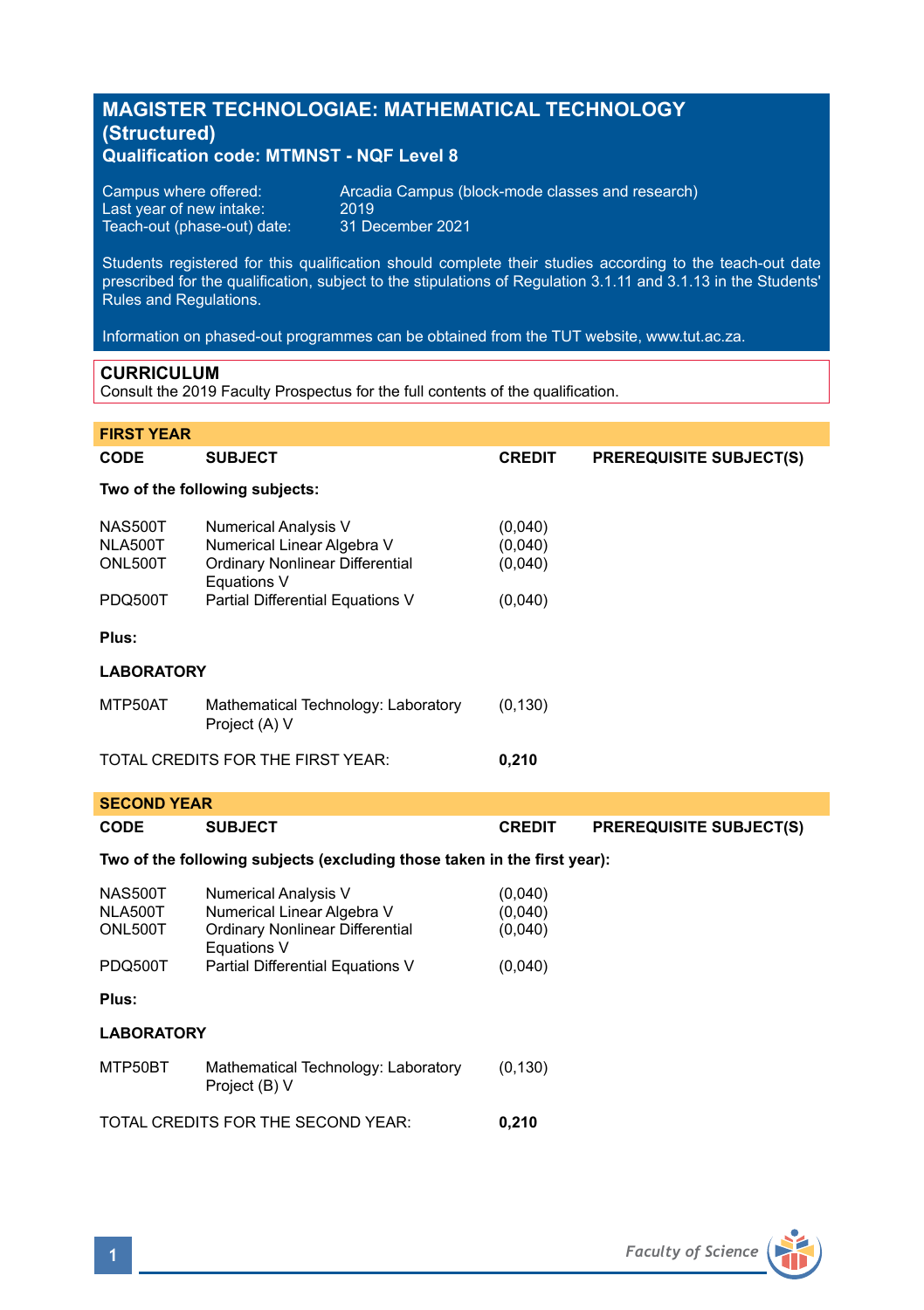| <b>CODE</b>     | <b>SUBJECT</b>                                                  | <b>CREDIT</b> | <b>PREREQUISITE SUBJECT(S)</b>                                                                                                                                                                                                                                  |
|-----------------|-----------------------------------------------------------------|---------------|-----------------------------------------------------------------------------------------------------------------------------------------------------------------------------------------------------------------------------------------------------------------|
| CQM500T         | Colloquium V                                                    | (0,040)       | <b>Numerical Analysis V</b><br>Numerical Linear Algebra V<br>Ordinary Nonlinear Differential<br>Equations V<br>Partial Differential Equations V                                                                                                                 |
| ILM500T         | <b>Industrial Mathematics V</b>                                 | (0,040)       |                                                                                                                                                                                                                                                                 |
| <b>RESEARCH</b> |                                                                 |               |                                                                                                                                                                                                                                                                 |
| <b>MAY501T</b>  | Research Report: Mathematical<br>Technology V                   | (0,500)       | Mathematical Technology:<br>Laboratory Project (A) V<br>Mathematical Technology:<br>Laboratory Project (B) V<br><b>Numerical Analysis V</b><br>Numerical Linear Algebra V<br>Ordinary Nonlinear Differential<br>Equations V<br>Partial Differential Equations V |
| <b>MAY501R</b>  | Research Report: Mathematical<br>Technology V (re-registration) | (0,000)       |                                                                                                                                                                                                                                                                 |
|                 | TOTAL CREDITS FOR THE THIRD YEAR:                               | 0,580         |                                                                                                                                                                                                                                                                 |
|                 | TOTAL CREDITS FOR THE QUALIFICATION:                            | 1,000         |                                                                                                                                                                                                                                                                 |

# **SUBJECT INFORMATION (OVERVIEW OF SYLLABUS)**

The syllabus content is subject to change to accommodate industry changes. Please note that a more detailed syllabus is available at the Department or in the study guide that is applicable to a particular subject. On 25 October 2019, the syllabus content was defined as follows:

### **C**

**THIRD YEAR**

### **COLLOQUIUM V (CQM500T) CONTINUOUS ASSESSMENT**

#### *(Subject custodian: Department of Mathematics and Statistics)*

Students take turns to present lectures on the theory of analysis and its applications with the aid of algebraic manipulators. (Total tuition time: not available)

# **I**

# **INDUSTRIAL MATHEMATICS V (ILM500T) CONTINUOUS ASSESSMENT**

*(Subject custodian: Department of Mathematics and Statistics)*

The contents depend on the availability of instructors and demand from regional industry (such as wavelets, futures and derivatives, applied graph theory or calculus of variations, etc.). (Total tuition time: not available)

### **M**

## **MATHEMATICAL TECHNOLOGY: LABORATORY PROJECT ASSESSMENT PROJECT (A) V (MTP50AT)**

## *(Subject custodian: Department of Mathematics and Statistics)*

This practical subject must be undertaken simultaneously with any two of the theoretical subjects stated above. Experiments employing both numeric and symbolic computation and using software such as Derive, MATLAB, Mathematica, Scientific Workplace, etc. are carried out, which demonstrate investigations of a deeper nature than would be possible in either of the two subjects. A project report is to be submitted for examination. (Total tuition time: not available)